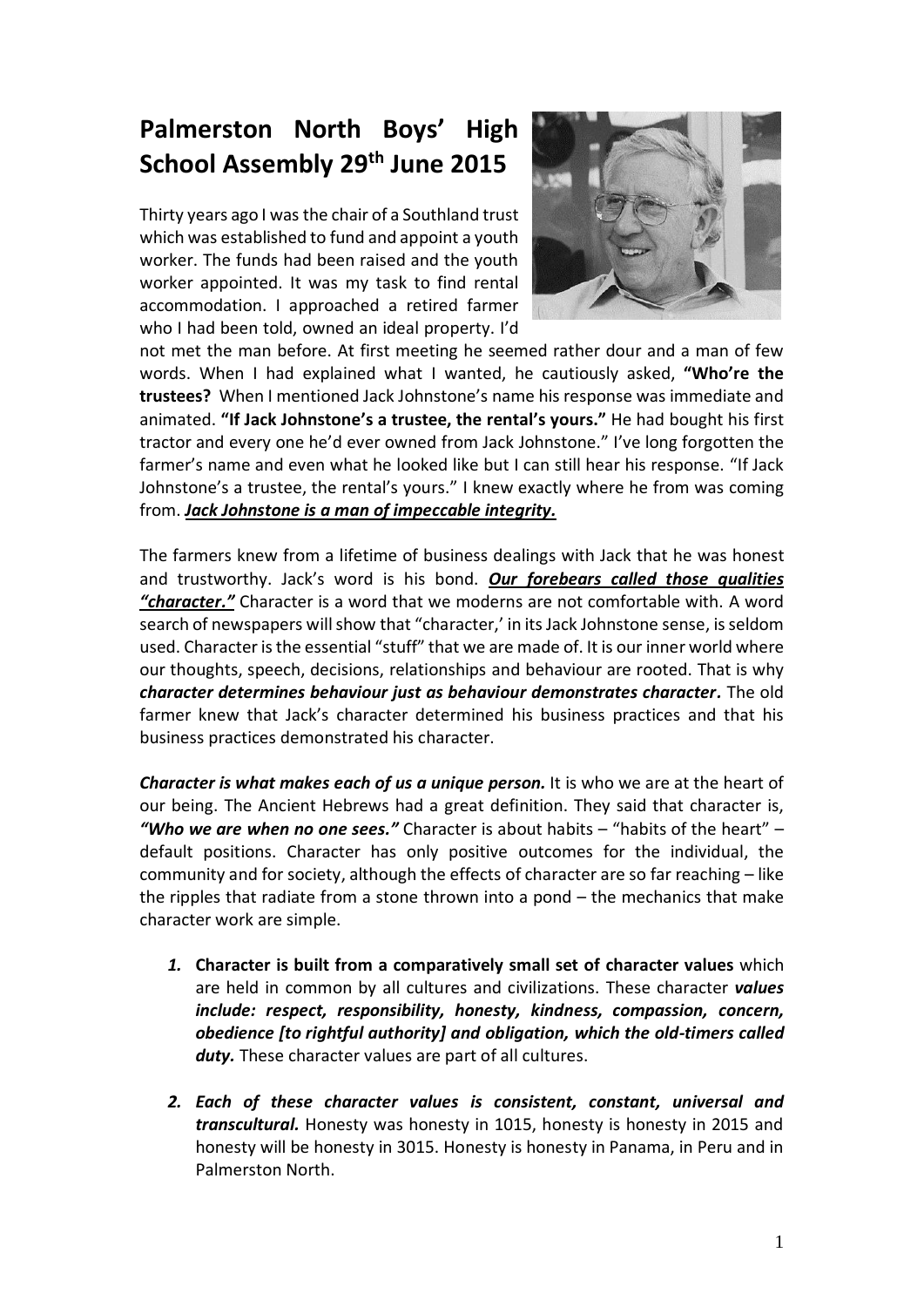*3.* Turning these character values into character involves knowledge, desire/attitude and action/behaviour*. Implementing character values involves the head [knowledge] the heart [desire/attitude] and the hand [behaviour/action.]* 

Take, for example, compassion. To be compassionate, you must first know what compassion is. But just knowing what compassion is does not make you compassionate.

You must add to your knowledge of compassion, the desire to be compassionate. But knowledge plus desire of compassion does not make you compassionate. To be compassionate you have to act upon your desire to be compassionate. *Your head, your heart and your hand are all required for you to be compassionate.* To be compassionate you must practise compassion in your personal relationships and carry out your obligation [duty] as a citizen to help build a just, caring and compassionate society.

**Character is – knowing the good, desiring the good and doing the good.** As character values are practised they multiply. If you are honest with someone your honesty will be returned with trust, respect and loyalty. That is exactly what had happened between Jack Johnstone and his farmer client. Character values are gained as they are given and given as they are gained. There is nothing more sustainable that character values. *This multiplication of character values is the reason why schools, classrooms and sports teams that intentionally present, model and advocate good character transform their culture.*

*Character is not something to have, like a smart phone, a skate board or label clothing. It is something to be, like honest, trustworthy and caring.* Character is never simply inherited. Nor does it grow on it's own like a weed. Character has to be formed and built in each individual. Each generation must produce its own Jack Johnstone's. **Character is critical in three areas: education, leadership and community wellbeing.**

*1.* **Character in Education.** Historically, the formation of character was seen as a major goal of education. That view stretched back through the centuries to the Greek teacher, Plato, who linked education with behaviour. For him, *education was more than knowledge and skills.* Samuel Johnstone was blunter. He warned, as others have since, that *"Knowledge without integrity is dangerous and dreadful."* Young people need character qualities such as diligence, a strong work ethic and a positive attitude in order to do their best in school and to succeed in life. They need honesty, respect and fairness in order to live and work with others.

Paul Tough recently reviewed current research on whether good performance in examinations was the best indicator of success in later life. *He concluded that the qualities most likely to ensure a better degree, a better job, ultimately a more fulfilling life are perseverance, curiosity,*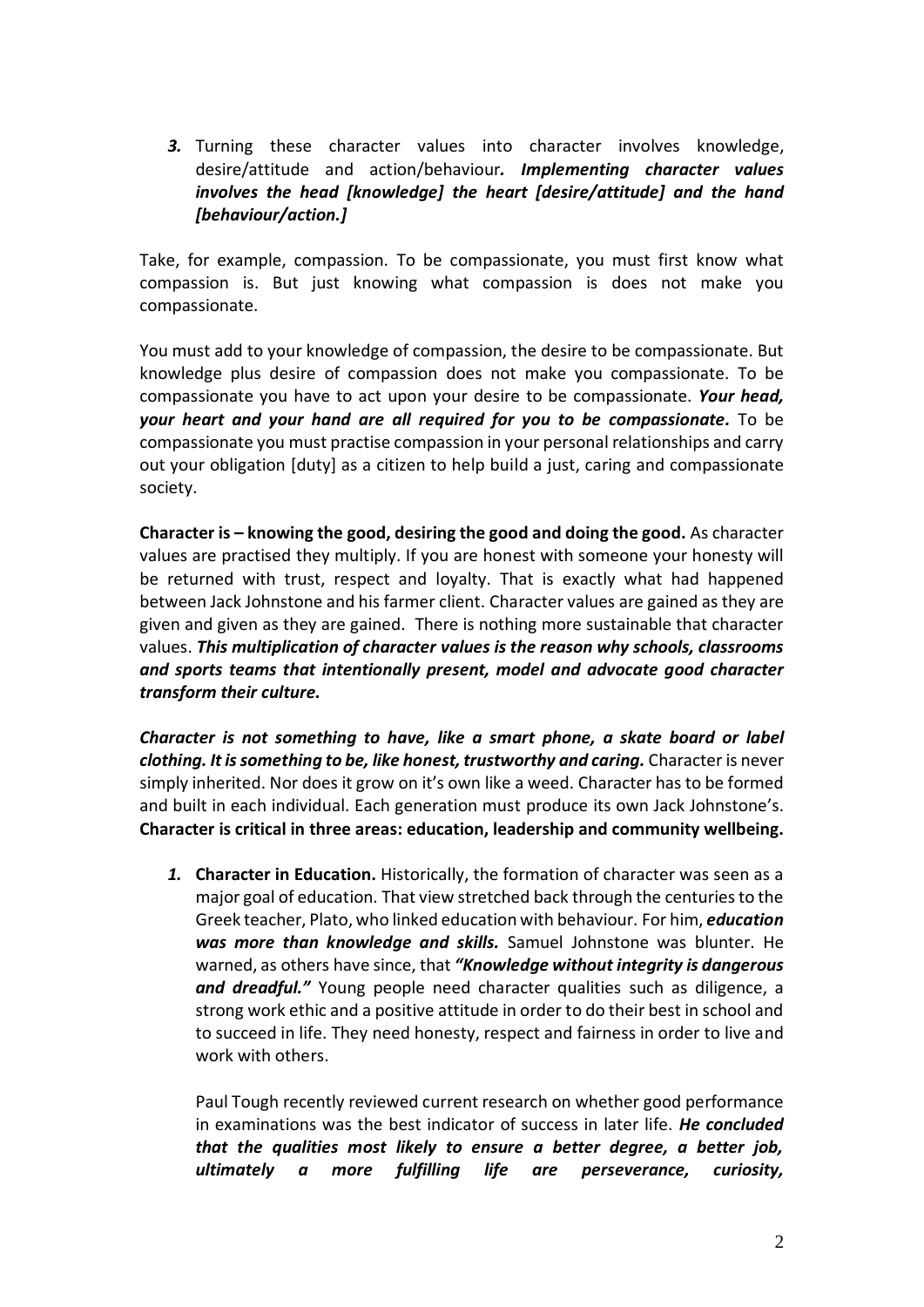*conscientiousness, optimism and self-control.* In other words – **character.** The danger of educating without character is highlighted in a letter that a school principal wrote to his teachers some years after the end of World War Two.

Dear Teacher

I am a survivor of a concentration camp. My eyes saw what no man should witness. Gas chambers built by learned engineers; children poisoned by educated physicians; infants killed by trained nurses; women and babies shot and burned by high school and college graduates. So I am suspicious of education. My request is; help your students become human. Your efforts must never produce learned monsters, skilled psychopaths, educated Eichmann's. Reading, writing and maths and all that schools seek to do are important only if they serve to make our children more human."

2. **Character is the key to Leadership**. This aspect of character is particularly significant as you begin the Sir Peter Blake Leadership Week and also because of Palmerston North Boys' High School's leadership programme and emphasis of educating young men of outstanding character. Leadership is about character. Leadership is about **who** you are not **what** you **do.** This simple truth about leadership and its link to character applies not just at the highest levels of political, business and professional leadership – but to the leadership of mums and dads, sports coaches and team captains, principals and teachers, managers and administrators, kaumatua and community leaders and everyone who has influence over the lives of others.

Leadership is about unlocking the potential of others. That requires – integrity, honesty, trust, respect, responsibility, and fairness - character. Character provides the leader's greatest motivation to do what is right and the strongest restraint against doing wrong. The first prompting to do what is good is the leader's character and the last barrier to doing what is wrong is the leader's character. *There has never been a time when there were more books, courses, programmes, assessment tools about leadership. Yet the paradox is that leadership seldom fails because of lack of knowledge, it fails because of deficits of character.* Character provides the essential link of trust between leaders and followers. Character is the leader's deepest motivation and the strongest source of restraint.

*3.* **Character and the Community***.* All of us, regardless our circumstances, want to live in a just, caring and decent society. We want to live in communities – whether those communities are families, schools or neighbourhoods – where folk look out for each other, are respectful, trustworthy and are good neighbours. But we want, what we cannot possibly have, unless we **first** build citizens of good character. One writer illustrated our dilemma by asking us to imagine opening a person's chest and removing the heart and expecting the lungs and liver, the brain and the kidney, to function as if the heart is still pumping. We want what we have made impossible unless we first build a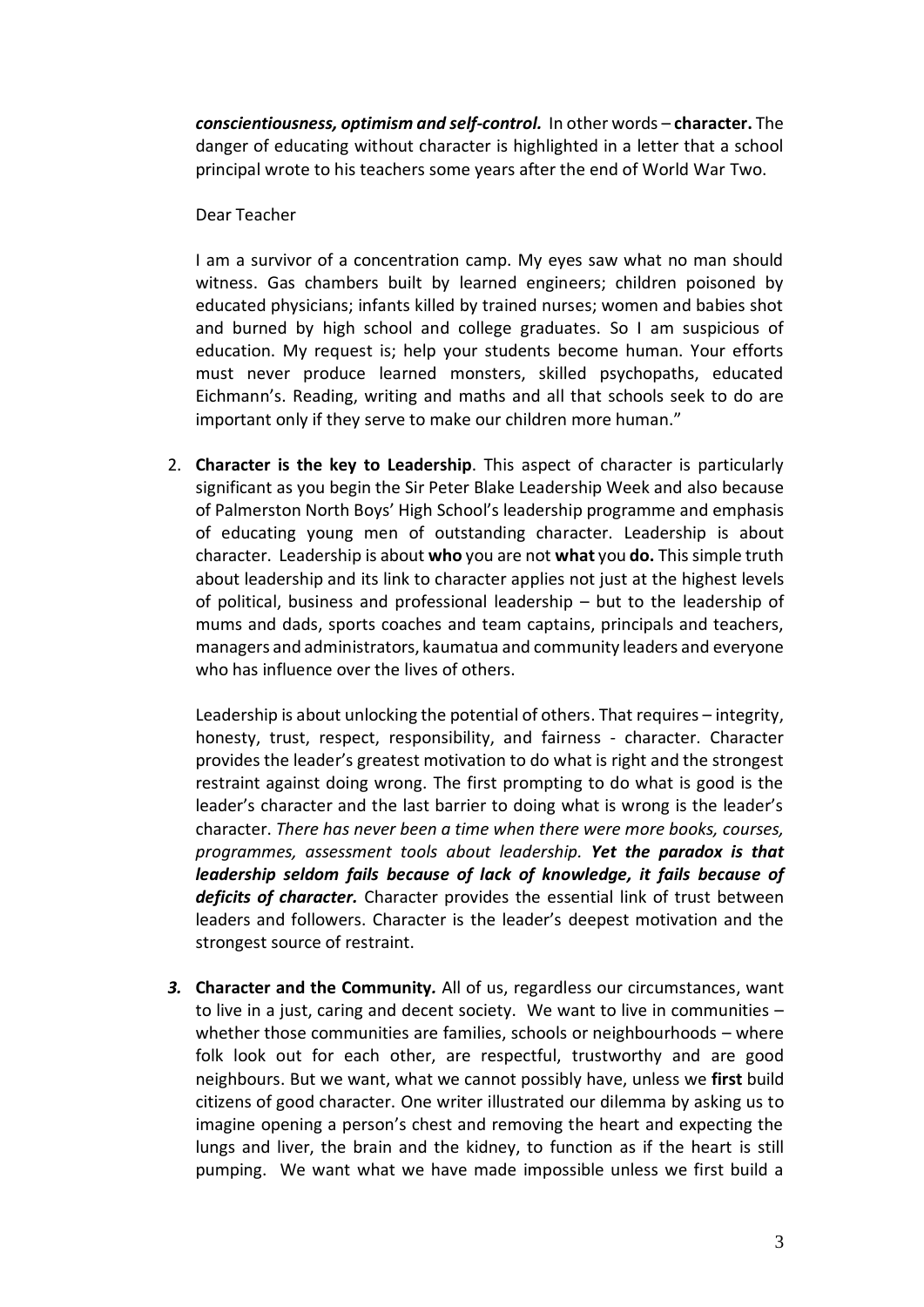community reservoir of citizens of character. Failure to build character imposes enormous economic, social and personal costs on communities. Most of the behaviours that fracture our families, communities and relationships like, for example, discrimination and abuse – in all its forms, result from deficits of character. I never fail but to be encouraged by three lines in Martin Luther King's "I Have a Dream" speech.

"I have a dream that my four little children will one day live in a nation where they will **not** be judged by the colour of their skin but by the content of their character."

For me those inspiring lines say all that there is to say about character and society because in them, Martin Luther King, puts first things first.

## **Conclusion**

The best character education is that which makes us keenly aware that it is our own character that is at stake. Each of us, like Jack Johnstone, must build our own character. There are three questions that will help us build our character and become the best person that we can be.

- *1.* What sort of a person do I want to be?
- *2.* What sort of a person am I becoming?
- *3.* How do I want to live with others?

Our character is not about great leaders like Sir Peter Blake, Sir Harold Barrowclough or even Jack Johnstone. It's about us. Reputation is what others think of us, character is what we are deep inside. If we take care of our character our reputation will take care of itself.

## **The Man in the Glass**

When you get what you want in your struggle for self And the world makes you king for a day, Just go to the mirror and look at yourself, And see what that man has to say.

For it isn't your father or mother or wife, Who judgment upon you must pass; The fellow whose verdict counts most in your life Is the one starring back from the glass.

He's the fellow to please, never mind all the rest. For he's with you clear up to the end, And you've passed the most dangerous, difficult test If the man in the glass is your friend.